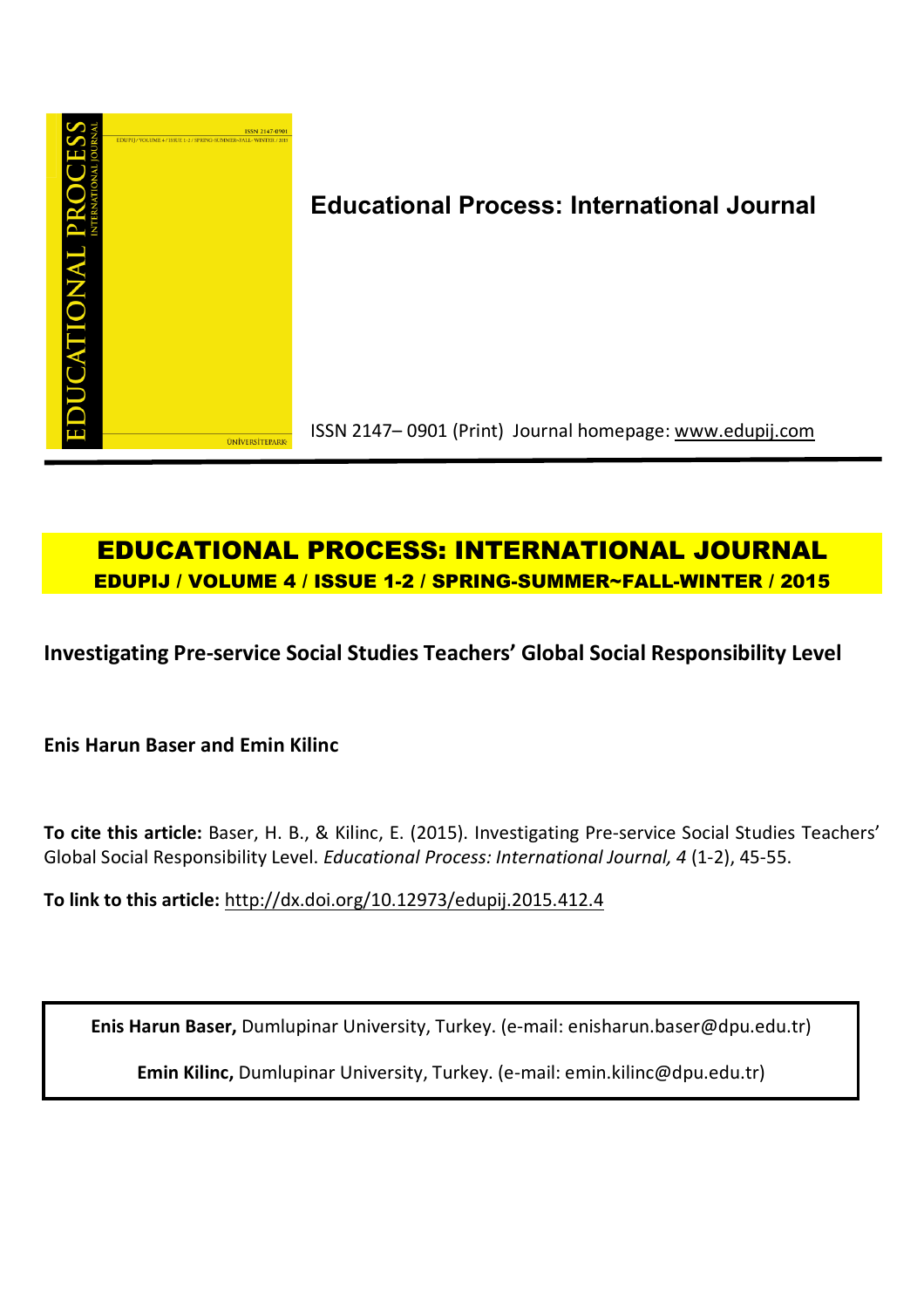## EDUPIJ / VOLUME 4 / ISSUE 1–2 / 2015 / pp. 45–55.

# **Investigating Pre-service Social Studies Teachers' Global Social Responsibility Level**

ENIS HARUN BASER and EMIN KILINC

## **Abstract**

The purpose of this research is to investigate pre-service social studies teachers' global social responsibility levels from national, action-oriented, altruistic, and ecological aspects by considering gender, course year, academic success level, membership of a non-governmental organization, and where they lived before attending university. The author applied the descriptive survey model for this study in order to investigate preservice social studies teachers' global social responsibility level. Participants of the study were selected through cluster random sampling from public universities in the Marmara, Aegean, and Central Anatolia regions of Turkey. The sample of the study consisted of 463 pre-service social studies teachers enrolled at either Afyon Kocatepe University, Usak University, Anadolu University, or Istanbul University. In order to analyze the data, one-way variance analysis (ANOVA), multiple comparison test (Post-Hoc) and independent samples t-test were used. The results indicated that there was no significant difference on participants' global social responsibility level by considering gender and course year. However, the results showed that pre-service social studies teachers who are members of any non-profit organization have higher levels of action-oriented responsibility, ecologic responsibility, and altruistic responsibility, than those who are not. Moreover, pre-service social studies teachers who lived in middle-sized city prior to attending university have more global social responsibility than those who lived in a village.

**Keywords:** global social responsibility, pre-service teacher, responsibility.

**Erosset** DOI: 10.12973/edupij.2015.412.4

………………………………………........….....………………………………...……………

EDUPIJ / ISSN 2147– 0901 © 2015 Copyright © 2015 by ÜNİVERSİTEPARK Limited edupij.com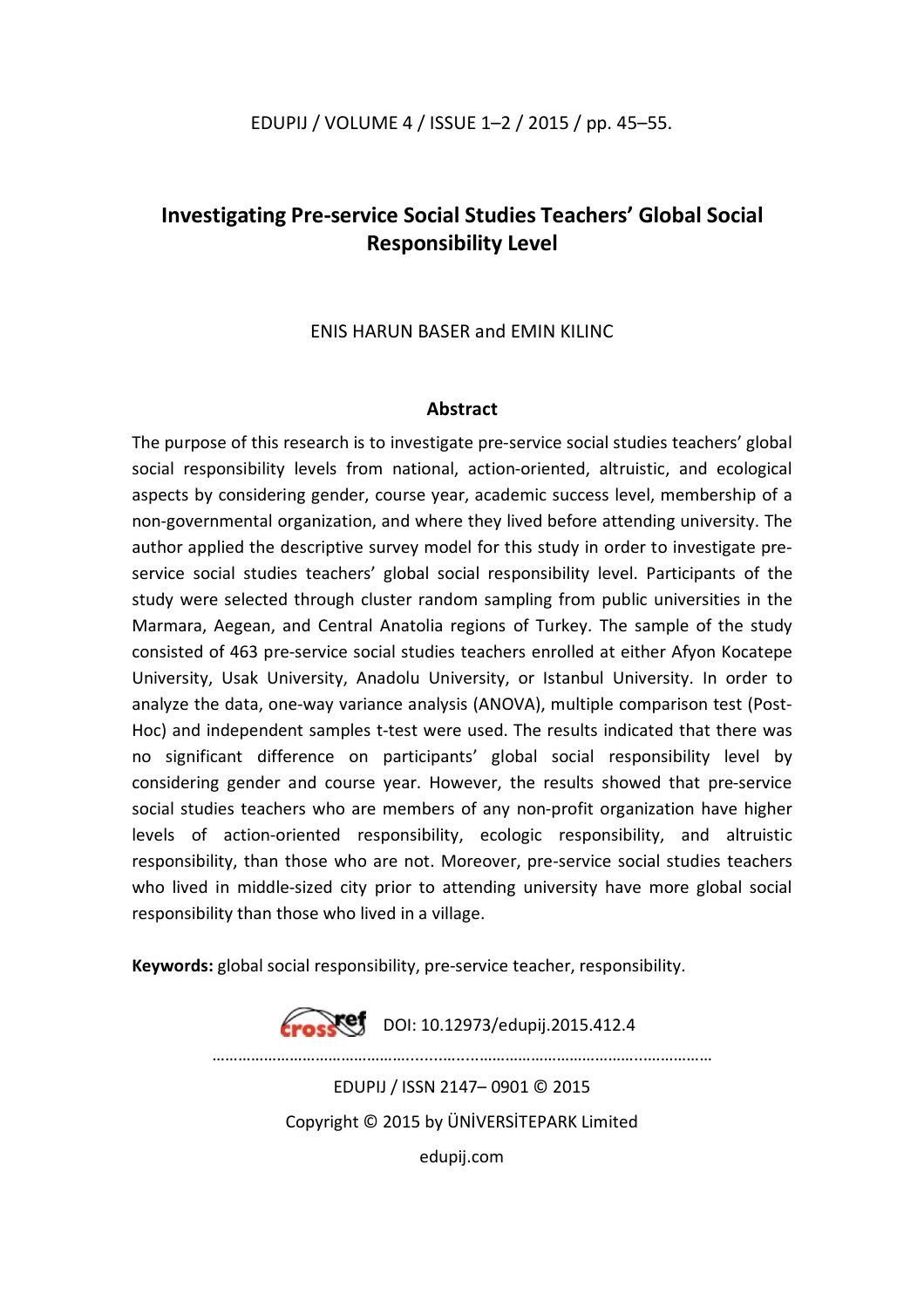#### **Introduction**

One of the typical characteristics of post-industrial society is to act by considering a very large mass rather than personal interests and desire to feel responsibility in this way (Adizes & Weston, 1973). Problems such as the increase of new technologies, environmental problems, ignoring of the poor and the old elderly, and an increase of violence and aggression among young people brings the concept of responsibility into question and remarks that this concept is a critical characteristic for the survival of contemporary democratic structures (Bierhoff & Auhagen, 2003). At this point it is important to note the significance of the responsibility phenomenon. Responsibility is a social phenomenon from many standpoints (Bierhoff & Auhagen, 2003). Responsibility is defined as the active side of morality, an individual's care about both himself and others, fulfillment of his tasks and obligations, his attendance to social process and his efforts towards a better world (Kaya & Dogan, 2014).

Nowadays, it is seen that behaviors of the individual influences not only the small group with whom he interacts, but also influences the masses. Moreover, when considering modern methods of communication, individuals can now also reach people in faraway countries and have an influence upon them. In this context, the consensus about responsibility is that the scope of responsibility is enlarging (Ashford, 2003). Since responsibility moved beyond a narrow scope and is now considered a social context in a wider circle; in addition to its respective meaning, some changes have occurred in the morale of the concept of responsibility. This leads us to the concept of social responsibility.

According to Berman (1990), social responsibility is personal investment in the welfare of other people and for the benefit of the planet. Harris, Lang, Yates, & Kruck (2011) stated that a field related to social responsibility deals mainly with a sense of passive responsibility. Passive responsibility is based on an ideology that individuals and institutions generally have moral obligations to behave in a manner that does not harm society. They also stated that this responsibility towards society is not only passive, but also active, with individuals and institutions engaged in socially beneficial activities.

As a behavior model and social attitude, social responsibility refers to the perception of good citizen within the society that they live (Kilinc, 2014; Starret, 1996); that is, an individual who obeys the rules, lives respectful to the environment of his country, and acts in this way with the same level of sensitivity (Kilinc & Dere, 2013; Sarikaya & Kara, 2007). As soon as the influence of globalization increased, social responsibility which is mostly considered in its national context, started also to be considered in a global context (Starret, 1996). Global social responsibility is a concept which links individuals' social responsibilities in a global context (Nakamura & Watanabe-Muraoka, 2006). In this age, in which terrorism, racism, poverty, environmental corruption, and unprecedented other events are regularly seen, students need to learn how to be a global citizen (Bliss, 2005, Kilinc & Korkmaz, 2015).

Education has a crucial role on canalizing globalization for the benefit of society and humanity, preventing negative effects and popularizing positive effects (Balay, 2004). Personal and social responsibility education includes encouraging students' cognitive development in the context of moral cognition (Swaner, 2005). According to Oberst (2009), social responsibility can be learned and taught through experiencing it. To raise individuals to act for the benefit of society, social responsibility should be practically taught according to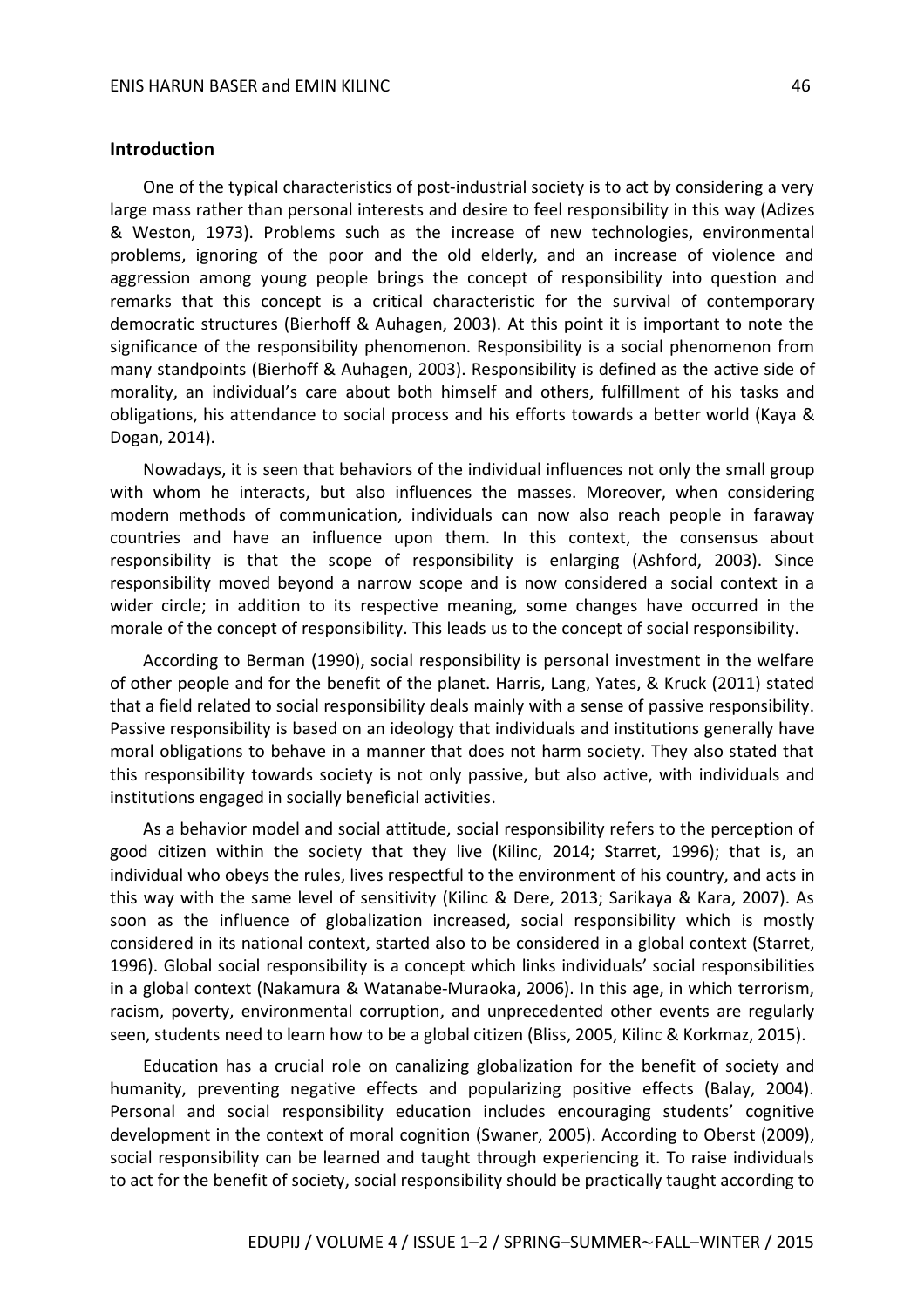learning concepts. It is a phenomenon including not only a cognitive process, but is mostly an emotional process. The people who go through both cognitive and emotional processes and are educated about social responsibility, learn to be more susceptive to the world around them (Merrigan, 2014). From Mitton and Harris' (1954) study, it is understood that responsibility education is an important part of a child's education, with tasks arranged according to the child's abilities. In observing responsibility education, the sense of social responsibility in adulthood is simply a continuation of the sense of responsibility which has been learned in childhood.

Globalization also changes the content, manner of treatment and structure of education. These days, students encounter global issues more often. This makes the teachers, who generally have high levels of awareness and information about global issues, important for the education of  $21<sup>st</sup>$  century students. The teaching paradigm needs to change in order to meet the changing global conditions and the demands and needs arising from that. Teachers who adopt globalization should provide students with the necessary ability, skills and information (Richardson, 2012). Within the scope of social benefit, the struggle against wrongful behaviors by children is a complex task which requires support during a child's social responsibility education (Oberst, 2009). This task is more related to parents and teachers in fact. This undertaking is carried out in a systematic, planned and controlled way by teachers in schools. To improve individuals during childhood in the field of social responsibility, teachers first need to be at a certain level themselves. Thus, the purpose of this study is to discuss responsibility in a global context and examine pre-service social studies teachers' global social responsibility level by considering several variables.

#### **Methodology**

The authors applied the descriptive survey model for this study in order to investigate pre-service social studies teachers' global social responsibility level. Survey model is an efficient method for systematically collecting data from a broad spectrum of individuals and educational settings (Fraenkel & Wallen, 2003). It is also concerned with assessing attitudes, opinions, references, demographics, practices, and procedures (Gay, Mills, & Airasian, 2006).

The target population for this study is pre-service social studies teachers enrolled at colleges of education at public universities in Turkey. There are 75 of these colleges of education spread across Turkey. Because the target population of the study is very large and spread over a wide geographical area, the authors decided to use sampling for their research. Cluster random sampling was applied in order to select participants, which is convenient when the population is very large or spread out geographically (Gay et al., 2006). The participants of the study were selected through cluster random sampling from public universities in the Turkish regions of Marmara, Aegean, and Anatolia. The sample of the study consisted of 463 pre-service social studies teachers enrolled at Afyon Kocatepe University, Usak University, Anadolu University, or Istanbul University. Table 1 shows demographic information about participants.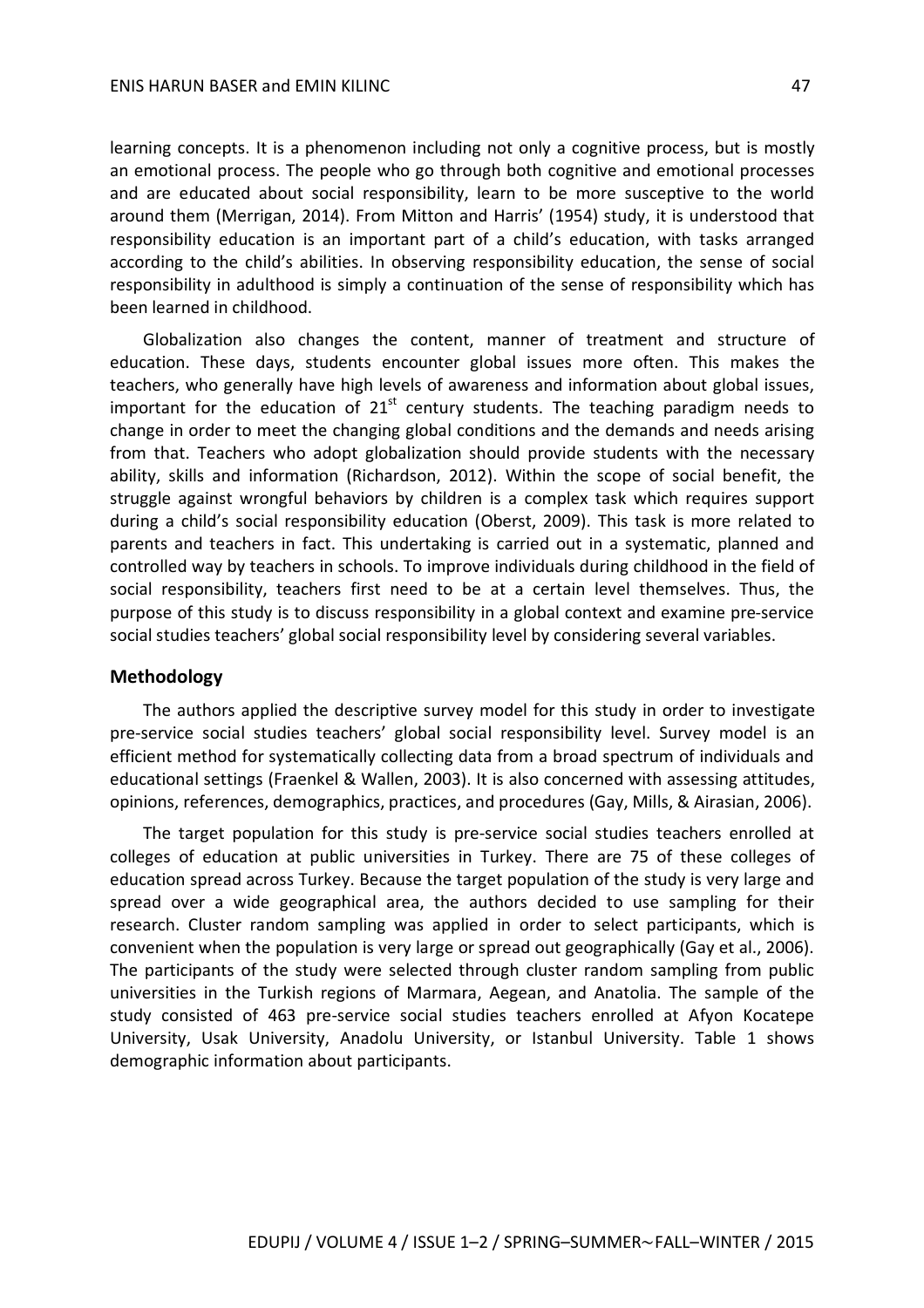| Table 1. Profile of the participants |                      |                  |            |  |  |  |  |  |
|--------------------------------------|----------------------|------------------|------------|--|--|--|--|--|
| <b>Demographic Information</b>       |                      | <b>Frequency</b> | Percentage |  |  |  |  |  |
|                                      | Female               | 259              | 55.9       |  |  |  |  |  |
| Gender                               | Male                 | 204              | 44.1       |  |  |  |  |  |
|                                      | Total                | 463              | 100.0      |  |  |  |  |  |
| Course Year                          | $1st$ year           | 79               | 17.1       |  |  |  |  |  |
|                                      | $2^{nd}$ year        | 158              | 34.1       |  |  |  |  |  |
|                                      | 3 <sup>rd</sup> year | 118              | 25.5       |  |  |  |  |  |
|                                      | 4 <sup>th</sup> year | 108              | 23.3       |  |  |  |  |  |
|                                      | Total                | 463              | 100.0      |  |  |  |  |  |

The 'Global Social Responsibility Scale', which was developed by the authors, was used to collect data. The scale has four dimensions: Action Oriented Responsibility, Ecologic Responsibility, Altruistic Responsibility, and National Responsibility. A five point Likert-type scale (1-Strongly Disagree, 2-Disagree, 3-Neither Agree Nor Disagree, 4-Agree, 5-Strongly Agree) was used to identify the level of participation for each item. Reliability coefficients of the scale are shown in Table 2.

**Table 2.** Global Social Responsibility Scale reliability indices by dimension

| <b>Dimensions</b>                     | Cronbach Alpha $(\alpha)$ |
|---------------------------------------|---------------------------|
| <b>Action Oriented Responsibility</b> | .88                       |
| <b>Ecologic Responsibility</b>        | .74                       |
| <b>Altruistic Responsibility</b>      | .77                       |
| <b>National Responsibility</b>        | .73                       |
| Total                                 | .89                       |

The data was analyzed through descriptive analysis, independent sample, and one-way analysis of variance (ANOVA) using the SPSS v.20 statistical software program.  $\alpha$ = 0.05 significance level was taken as the basis for significance test between groups.

#### **Findings**

The following findings emerged from this study on pre-service social studies teachers' global social responsibility level.

An independent sample t-test was conducted in order to evaluate whether or not there was a difference between male and female pre-service social studies teachers' global social responsibility level (Action Oriented Responsibility, Ecologic Responsibility, Altruistic Responsibility, National Responsibility). The test was not significant and there were no differences found between gender on Action Oriented Responsibility ( $t_{(461)}$ =.345, p>0.05), Ecologic Responsibility ( $t_{(461)}$ =1.342, p>0.05), Altruistic Responsibility ( $t_{(461)}$ =1.773, p>0.05), or National Responsibility level  $(t<sub>(461)</sub>=.357, p>0.05)$ .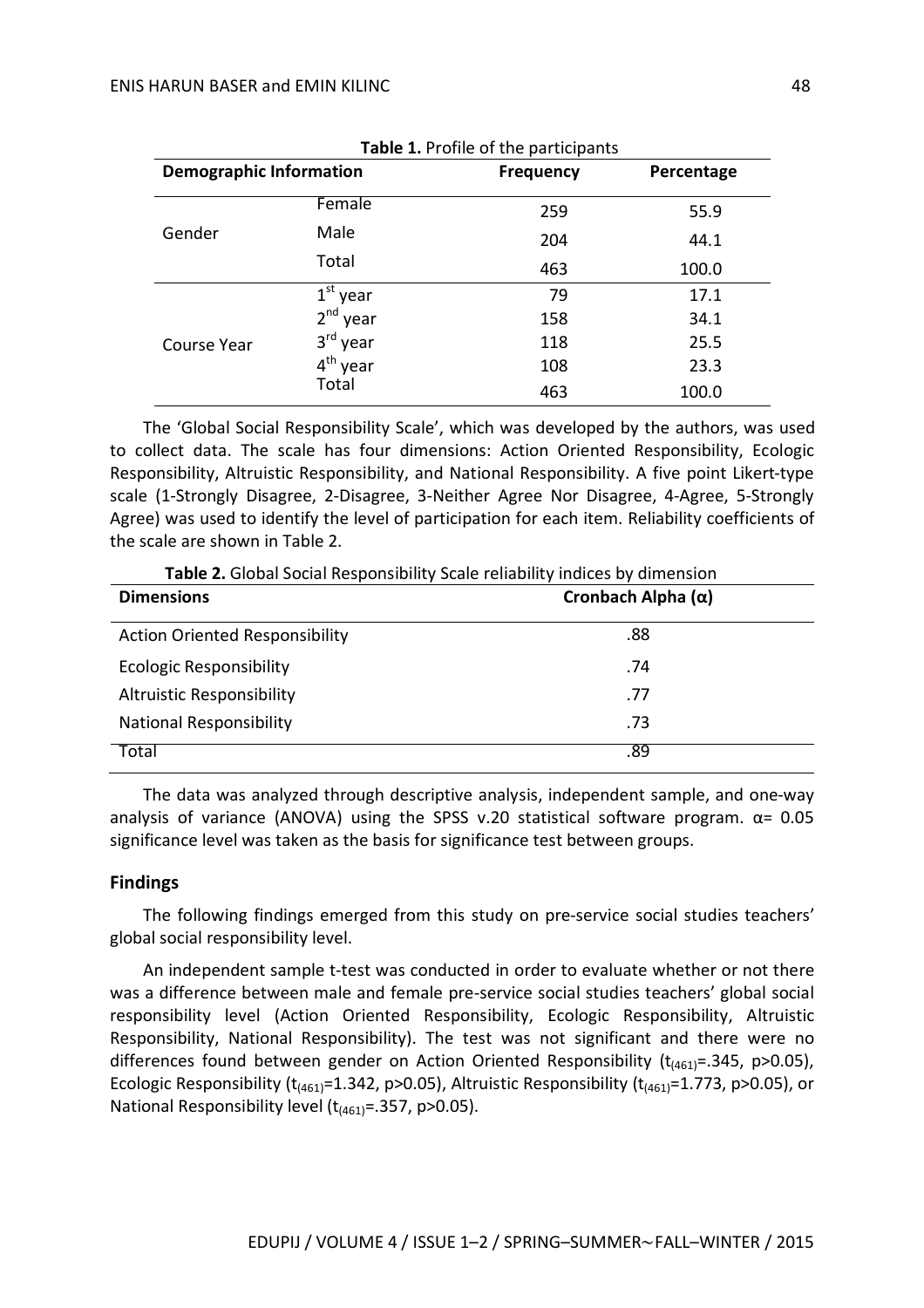| <b>Dimensions</b>                | Gender | N   | <b>X</b> | <b>SD</b>               | Df   |       | р    |
|----------------------------------|--------|-----|----------|-------------------------|------|-------|------|
| <b>Action Oriented</b>           | Female | 259 | 44.2124  | 7.10097                 | 461  | .345  | .731 |
| Responsibility                   | Male   | 204 | 43.9804  | 7.30204                 |      |       |      |
|                                  | Female | 259 | 21.5792  | 2.93015                 |      |       |      |
| <b>Ecologic Responsibility</b>   | Male   | 204 | 21.1912  | 461<br>1.342<br>3.27669 | .180 |       |      |
|                                  | Female | 259 | 29.5174  | 4.09039                 |      |       |      |
| <b>Altruistic Responsibility</b> | Male   | 204 | 28.8088  | 4.48838                 | 461  | 1.773 | .077 |
|                                  | Female | 259 | 19.8069  | 4.60803                 |      |       | .721 |
| <b>National Responsibility</b>   | Male   | 204 | 19.6471  | 5.00472                 | 461  | .357  |      |

**Table 3.** Results of t-test on Participants' Global Social Responsibility Level Based on Gender

One-way analysis of variance (ANOVA) was conducted to evaluate the relationship between course year and global social responsibility level. The independent variable, Course Year included four levels:  $1^{st}$  year,  $2^{nd}$  year,  $3^{rd}$  year, and  $4^{th}$  year, which reflects the 4-year course length of most bachelor degrees in Turkey. The ANOVAs were not significant (Table 4). There were no significant differences found between course years on action oriented responsibility ( $F_{(3-459)} = 1.190$ , p>0.05), ecologic responsibility ( $F_{(3-459)} = 1.380$ , p>0.05), altruistic responsibility (F<sub>(3-459)</sub>=.558, p>0.05), or national responsibility (F<sub>(3-459)</sub>=2.278, p>0.05).

|      | Table 4. ANOVA Table about Participants' Global Social Responsibility Level Based On Course |  |  |
|------|---------------------------------------------------------------------------------------------|--|--|
| Year |                                                                                             |  |  |

| <b>Dimensions</b>          | Source                | SS        | df  | <b>MS</b> | F     | р    |
|----------------------------|-----------------------|-----------|-----|-----------|-------|------|
| <b>Action Oriented</b>     | <b>Between Groups</b> | 184.037   | 3   | 61.346    | 1.190 | .313 |
|                            | <b>Within Groups</b>  | 23655.345 | 459 | 51.537    |       |      |
| Responsibility             | Total                 | 23839.382 | 462 |           |       |      |
|                            | <b>Between Groups</b> | 39.435    | 3   | 13.145    | 1.380 | .248 |
| Ecologic<br>Responsibility | <b>Within Groups</b>  | 4372.414  | 459 | 9.526     |       |      |
|                            | Total                 | 4411.849  | 462 |           |       |      |
|                            | <b>Between Groups</b> | 32.409    | 3   | 10.803    | .558  | .623 |
| Altruistic                 | <b>Within Groups</b>  | 8431.098  | 459 | 18.368    |       |      |
| Responsibility             | Total                 | 8463.508  | 462 |           |       |      |
| <b>National</b>            | <b>Between Groups</b> | 154.999   | 3   | 51.666    | 2.278 | .079 |
|                            | <b>Within Groups</b>  | 10410.854 | 459 | 22.682    |       |      |
| Responsibility             | Total                 | 10565.853 | 462 |           |       |      |

An independent samples t-test was conducted in order to evaluate the hypothesis that participants' global social responsibility levels are high if they are members of a non-profit organization. The tests were found to be significant for action oriented responsibility ( $t_{(461)}$ =6.143; p<.05), ecologic responsibility ( $t_{(461)}$ =3.775; p<.05), and altruistic responsibility  $(t<sub>(461)</sub>=2.909; p<.05)$ . Pre-service social studies teachers who are members of a non-profit organization have higher levels of action oriented responsibility (M=47.71, SD=6.12) than those who are not members (M=43.02, SD=7.13). Also, pre-service social studies teachers who are members of a non-profit organization have higher levels of ecologic responsibility (M=22.38, SD=2.69) than those who are not members (M=21.11, SD=3.14). Moreover, preservice social studies teachers who are members of a non-profit organization have higher levels of altruistic responsibility (M=30.25, SD=3.97) than those who are not members (M=28.89, SD=4.32). The effect size calculated for action oriented responsibility (d=.70) was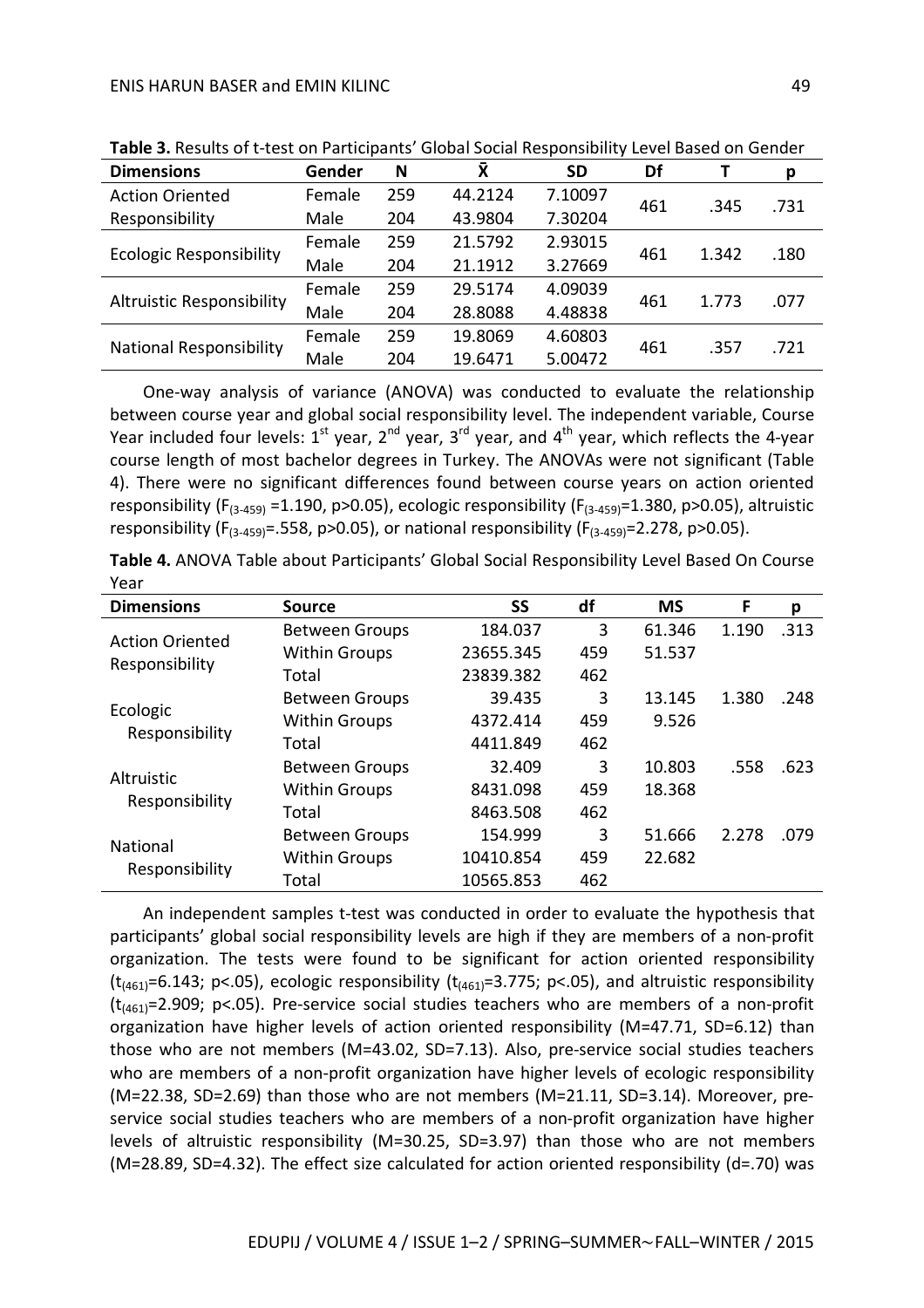#### ENIS HARUN BASER and EMIN KILINC 50

high, ecologic responsibility (d=.43) was moderate, and altruistic responsibility (d=.32) was low (Cohen, 1992).

| <b>Dimensions</b>                | <b>NPO</b> | N   | Χ       | <b>SD</b> | df  |       | р    | d   |
|----------------------------------|------------|-----|---------|-----------|-----|-------|------|-----|
| <b>Action Oriented</b>           | Yes        | 107 | 47.7103 | 6.12605   | 461 | 6.143 | .000 | .70 |
| Responsibility                   | No         | 356 | 43.0281 | 7.13210   |     |       |      |     |
| <b>Ecologic Responsibility</b>   | Yes        | 107 | 22.3832 | 2.69747   | 461 | 3.775 | .000 | .43 |
|                                  | No         | 356 | 21.1152 | 3.14364   |     |       |      |     |
| <b>Altruistic Responsibility</b> | Yes        | 107 | 30.2523 | 3.97419   | 461 | 2.909 | .004 | .32 |
|                                  | No         | 356 | 28.8904 | 4.32377   |     |       |      |     |
| <b>National Responsibility</b>   | Yes        | 107 | 20.4393 | 4.98522   | 461 | 1.737 | .263 |     |
|                                  | No         | 356 | 19.5253 | 4.70624   |     |       |      |     |

**Table 5.** Results of t-test on Participants' Global Social Responsibility Level Based on Nonprofit Organization (NPO) Membership

A one-way analysis of variance (ANOVA) was conducted to evaluate the relationship between students' location (where they mostly lived before attending university) and their global social responsibility level. The independent variable included six levels: village, town, small city (population 10,000-100,000), middle size city (population 100,000-500,000), big city (population 500,000-1,000,000), and metropolis (population above 1,000,000). The dependent variable is the level of global social responsibility. The ANOVA was significant for action oriented responsibility ( $F_{(5-455)}=2.906$ ,  $p<.05$ ). The strength of relationship between the location where students mostly lived and action oriented responsibility, as assessed by  $\eta$ 2, was moderate.

Follow up tests were conducted to evaluate pairwise differences among the mean values. According to Sidak test, pre-service social studies teachers who lived in middle size cities have more global social responsibility than those who lived in villages. There are no other significant differences.

| <b>Dimensions</b><br>(responsibility) | <b>Source</b>         | <b>SS</b>                 | df             | <b>MS</b> | F                   | p    | Diff.              | $\eta^2$ |
|---------------------------------------|-----------------------|---------------------------|----------------|-----------|---------------------|------|--------------------|----------|
| <b>Action Oriented</b>                | Between<br>Group<br>S | 730.861                   | 5 <sup>1</sup> | 146.172   | 2.91                | .014 | Village-<br>Middle |          |
|                                       | Within<br>Group<br>S  | 50.295<br>22884.14<br>455 |                |           | <b>Size</b><br>Town | .030 |                    |          |
|                                       | Total                 | 23615.00                  | 460            |           |                     |      |                    |          |
|                                       | Between               |                           |                |           |                     |      |                    |          |
|                                       | Group                 | 56.936                    | 5              | 11.387    | 1.22                | .300 |                    |          |
|                                       | S                     |                           |                |           |                     |      |                    |          |
| Ecologic                              | Within                |                           |                |           |                     |      |                    |          |
|                                       | Group                 | 4259.581                  | 455            | 9.362     |                     |      |                    |          |
|                                       | S                     |                           |                |           |                     |      |                    |          |
|                                       | Total                 | 4316.516                  | 460            |           |                     |      |                    |          |

**Table 6.** ANOVA Table about Participants' Global Social Responsibility Level Based On Course Year and Students Location Where They Mostly Lived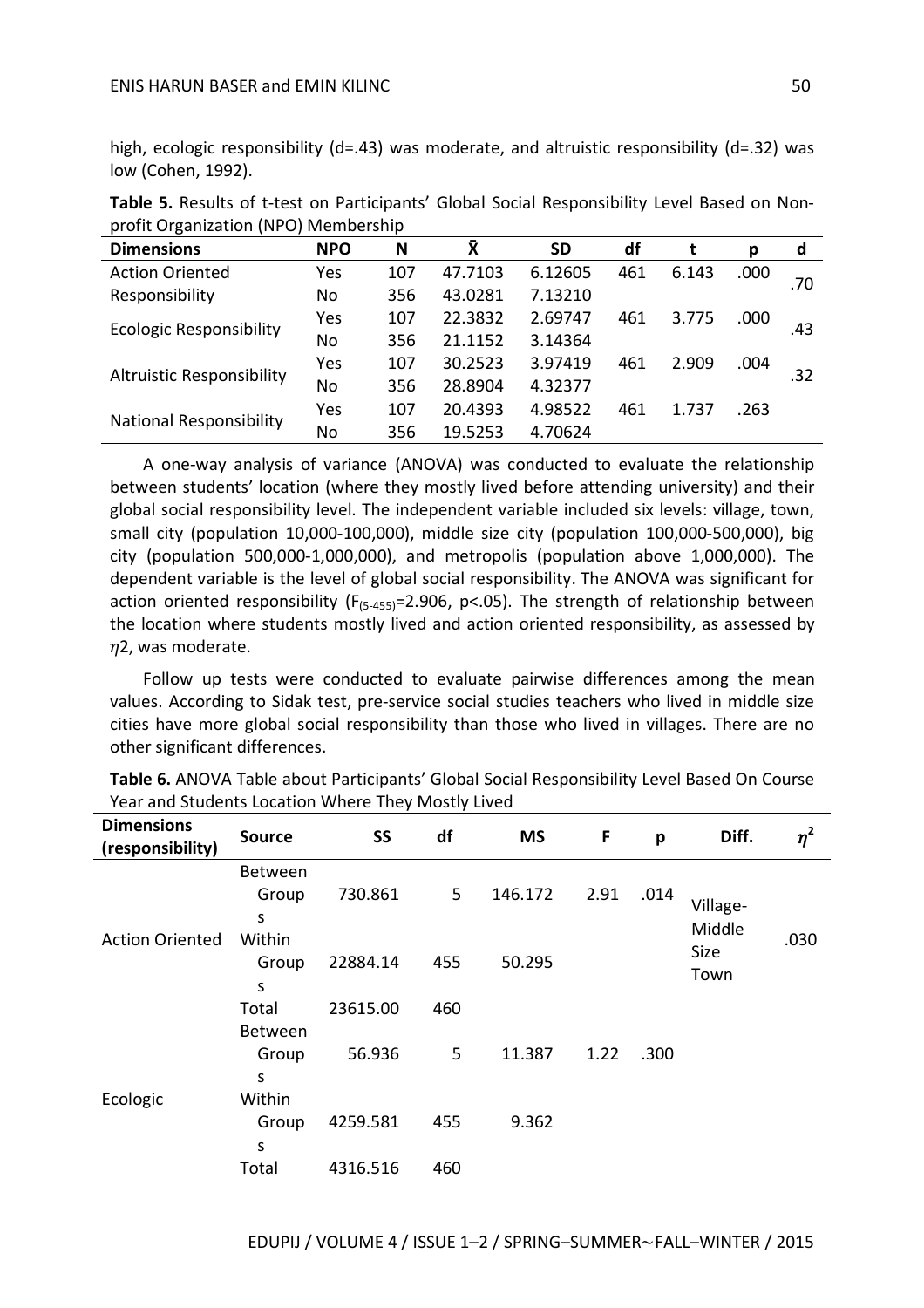| <b>Dimensions</b><br>(responsibility) | <b>Source</b>  | <b>SS</b> | df             | <b>MS</b> | F    | p    | Diff. | $\eta^2$ |
|---------------------------------------|----------------|-----------|----------------|-----------|------|------|-------|----------|
|                                       | Between        |           |                |           |      |      |       |          |
|                                       | Group          | 173.561   | 5              | 34.712    | 1.92 | .090 |       |          |
|                                       | S              |           |                |           |      |      |       |          |
| Altruistic                            | Within         |           |                |           |      |      |       |          |
|                                       | Group          | 8230.178  | 455            | 18.088    |      |      |       |          |
|                                       | S              |           |                |           |      |      |       |          |
|                                       | Total          | 8403.740  | 460            |           |      |      |       |          |
|                                       | <b>Between</b> |           |                |           |      |      |       |          |
|                                       | Group          | 242.187   | 5 <sup>1</sup> | 48.437    | 2.14 | .060 |       |          |
|                                       | S              |           |                |           |      |      |       |          |
| National                              | Within         |           |                |           |      |      |       |          |
|                                       | Group          | 10320.09  | 455            | 22.682    |      |      |       |          |
|                                       | S              |           |                |           |      |      |       |          |
|                                       | Total          | 10562.28  | 460            |           |      |      |       |          |

One-way analysis of variance (ANOVA) was conducted to evaluate the relationship between participants' grade point average and global social responsibility level. The ANOVAs were not significant (Table 7). There were no significant differences between GPA on action oriented responsibility (F<sub>(3-340)</sub>=2.090, p>0.05), ecologic responsibility (F<sub>(3-340)</sub>=.534, p>0.05), altruistic responsibility  $(F_{(3-340)}=1.314, p>0.05)$  or national responsibility  $(F_{(3-340)}=.490,$ p>0.05).

| <b>Dimensions</b>                | <b>Source</b>         | <b>SS</b> | df  | <b>MS</b> | F     | р    |
|----------------------------------|-----------------------|-----------|-----|-----------|-------|------|
| <b>Action Oriented</b>           | <b>Between Groups</b> | 334.278   | 3   | 111.426   | 2.090 | .101 |
|                                  | <b>Within Groups</b>  | 18125.882 | 340 | 53.311    |       |      |
| Responsibility                   | Total                 | 18460.160 | 343 |           |       |      |
|                                  | <b>Between Groups</b> | 14.896    | 3   | 4.965     | .534  | .659 |
| <b>Ecologic Responsibility</b>   | <b>Within Groups</b>  | 3160.869  | 340 | 9.297     |       |      |
|                                  | Total                 | 3175.765  | 343 |           |       |      |
|                                  | <b>Between Groups</b> | 70.464    | 3   | 23.488    | 1.314 | .270 |
| <b>Altruistic Responsibility</b> | <b>Within Groups</b>  | 6078.533  | 340 | 17.878    |       |      |
|                                  | Total                 | 6148.997  | 343 |           |       |      |
|                                  | <b>Between Groups</b> | 34.347    | 3   | 11.449    | .490  | .690 |
| <b>National Responsibility</b>   | <b>Within Groups</b>  | 7946.673  | 340 | 23.373    |       |      |
|                                  | Total                 | 7981.020  | 343 |           |       |      |

**Table 7.** ANOVA Table about Participants' Global Social Responsibility Level Based On GPA

#### **Conclusion and Discussion**

When considering the findings of this research, it is seen that although there is a difference on behalf of female pre-service social studies teachers' social responsibility levels (action-directed responsibility, ecological responsibility, altruist responsibility and national responsibility), no significant statistical difference was found. According to this result, it can be said that pre-service social studies teachers' adopt responsibility phenomenon at the same level according to the variable of gender. In Ozen's (2009) research with  $8<sup>th</sup>$  grade students, there were no significant differences and it supports this information reached as a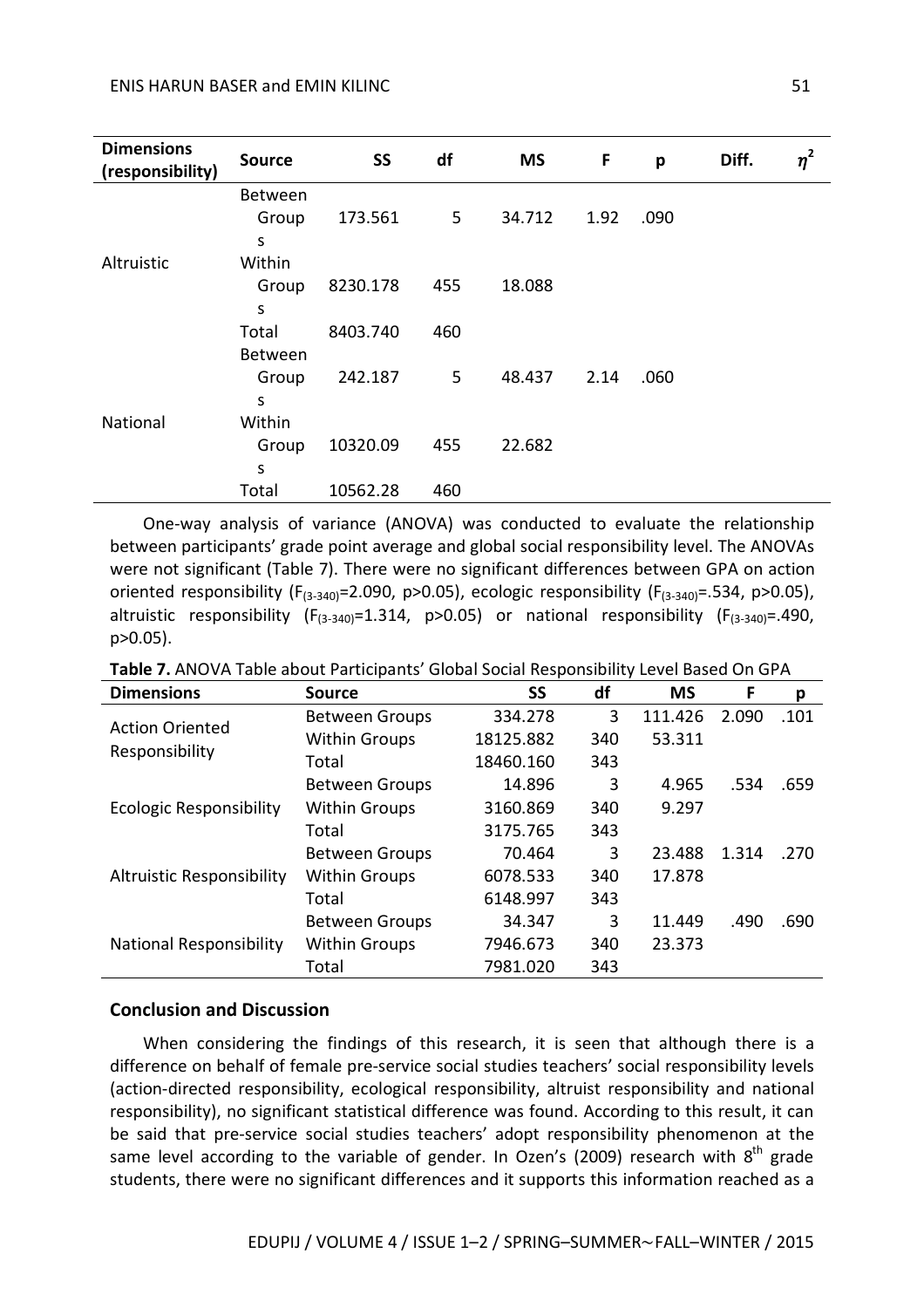result of the research. However, in another research, Berkowitz and Lutterman (1968) found significant differences on behalf of females on social responsibility levels by gender variable. In his research, Akbas (2004) found that the factor of gender affects students' responsibility behaviors and concluded that female students who are subjected to research are more aware of their responsibilities than male students. A similar result was also found in Abdi Golzar's research (2006); a significant difference was seen on 5<sup>th</sup> grade students' point averages of responsibility level on behalf of females. In his research with secondary education teachers, Ercan (2009) also demonstrated that the opinions about how social responsibility is important are different on behalf of females according to gender. In Tayli's (2013) research, it is asserted that gender is a determinant on responsibility. Altunay and Yalcinkaya (2011) found significant differences on behalf of females in the context of preservice teachers' opinions about universal values. When considering the research results found in the literature, the factor of gender (on behalf of females) affects individuals' social responsibility levels.

Another result of the research shows that there is no significant difference between preservice social studies teachers' global social responsibility levels in all points according to the variable of class level. Class variety makes no difference, which may indicate that the classes taken have no effect on global social responsibility. No significant difference could be found on attendance to the class of community service practices or academic success levels to support this finding. In their essay, however, Reason, Ryder, & Kee (2013) found that continuing education through to university has a positive effect on the development of responsibility.

As a consequence of this research, no significant difference could be found for preservice social studies teachers' global social responsibility levels for national responsibility according to membership of a non-governmental organization, but a significant difference was found for those with membership of a non-governmental organization in terms of action-directed responsibility, ecological responsibility and altruist responsibility. Ercan (2009) also reached a similar result and found that secondary education teachers' opinions about the level of importance and practice of social responsibility based on nongovernmental organization membership statistically differs for those who are members. In this context, it can be said that being a member of non-governmental organizations has a positive effect on pre-service social studies teachers' global social responsibility levels.

In the literature, Altunay and Yalcinkaya (2011) studied pre-service teachers' opinions about universal and hedonistic values according to the location where they most lived, but found no significant difference. Contrary to their findings, in this research, a significant difference was found on pre-service social studies teachers' global social responsibility levels in terms of action-directed responsibility based on the population size of the location where they lived before attending university. Accordingly, the higher the population, the higher the pre-service social studies teachers' global social responsibility levels were found to be.

According to academic success level, which was another variable in the research, it was determined that for pre-service social studies teachers, there was no difference for any of the global social responsibility levels. In his research with  $5<sup>th</sup>$  grade students, Abdi Golzar (2006) reached a result that is the total opposite to the result of this current study, with differences between responsibility levels found according to academic success. Accordingly, he found that the point averages of those students having high academic success are higher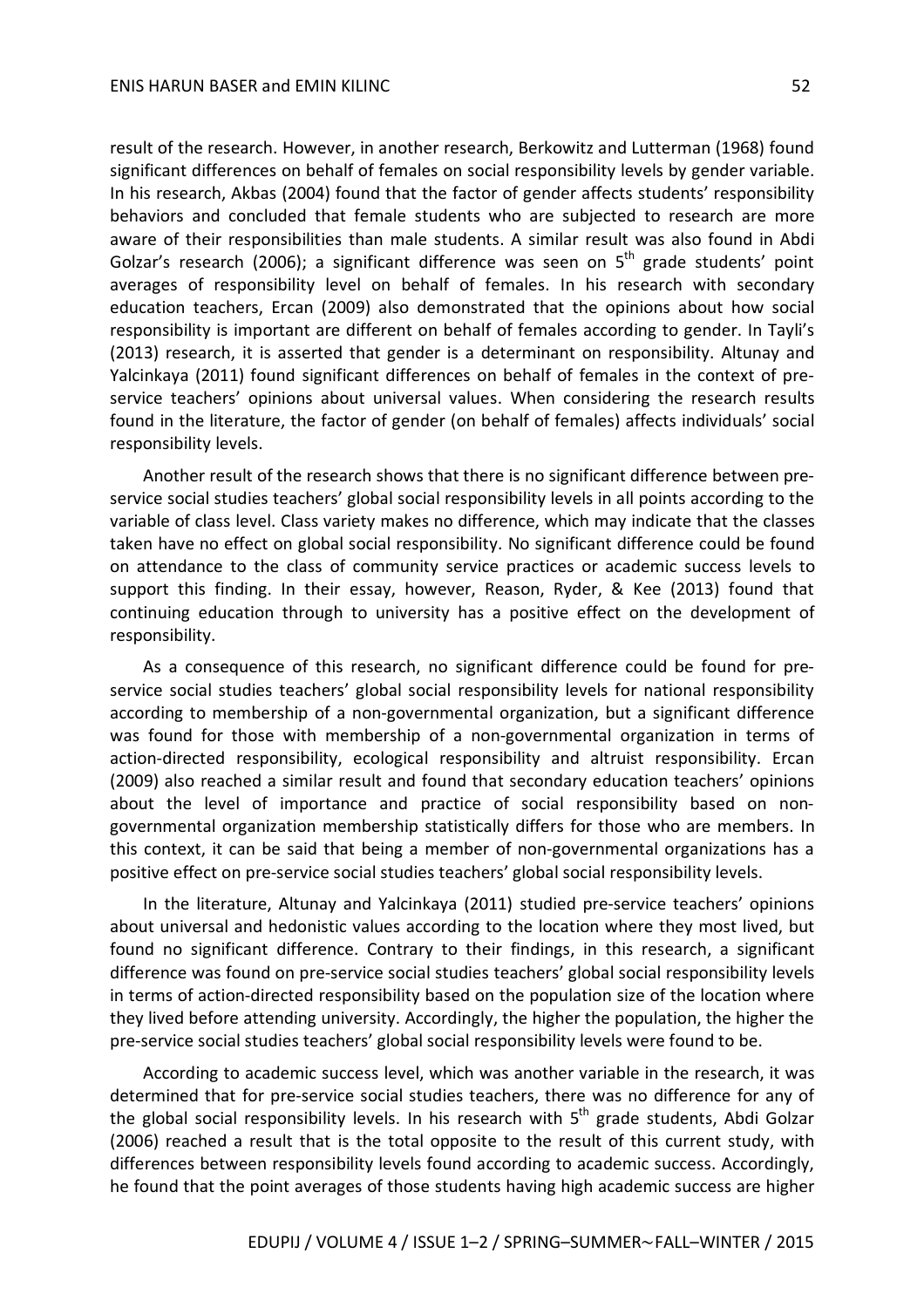than the point averages of students with low academic success. It can be interpreted that academic success affects responsibility at an early age, but the higher the education level, the more the effect of academic success decreases. In Sezer's study, it was found that most teachers he researched consider textbooks as insufficient to teach responsibility values. Thinking of the insufficiency of textbooks on teaching the values of responsibility as a factor that may affect success, this also seems supportive of the result reached in this current study. In his research, Celik (2010) determined that the most important factor is family for 5<sup>th</sup> grade student's value of responsibility acquisition, followed by teachers and social studies courses. Yontar (2007) found that students think that the methods used by teachers to teach the values of responsibility are effective, but that their effect lasts only a short time. In a much earlier study, Mitton and Harris (1954) asserted that responsibility is a part of personality and that it is positively related to positive organization of the family relationship and academic success. From these results, it can be understood that academic success affects individuals' social responsibilities, but it does not have a long-lasting or permanent effect.

#### **Notes**

Corresponding author: ENIS HARUN BASER

This study was produced from the master's thesis titled "Investigation of Pre-service Social Studies Teachers' Global Social Responsibility Level by Considering Several Variables".

### **References**

- Abdi Golzar, F. (2006). *Development of a responsibility scale for 5th grade elementary students and investigating the relationship of responsibility and gender, locus of control, and academic achievement* (Unpublished master's thesis). Hacettepe University, Ankara.
- Adizes, I., & Weston, J. F. (1973). Comparative models of social responsibility. *Academy of Management Journal*, *16*(1), 112-128.
- Akbas, O. (2004). *Evaluation of the degree of reaching of affective goals at the elementary level in Turkish national education system* (Unpublished dissertation). Gazi University, Ankara.
- Altunay, E., & Yalcinkaya, M. (2011). Examining teacher candidates' views about values in knowledge society by some variables. *Educational Administration: Theory and Practice, 17*(1), 5-28.
- Ashford, E. (2003). Individual responsibility and global consequences. *Philosophical Books*, *44*(2), 100-110.
- Balay, R. (2004). Globalization, information society and education. *Ankara University, Journal of Faculty of Educational Sciences*, *37*(2), 61-82.
- Berkowitz, L., & Lutterman, K. G. (1968). The traditional socially responsible personality. *The Public Opinion Quarterly*, *32*(2), 169-185.
- Berman, S. (1990). Educating for social responsibility. *Educational Leadership*, *48*(3), 75-80.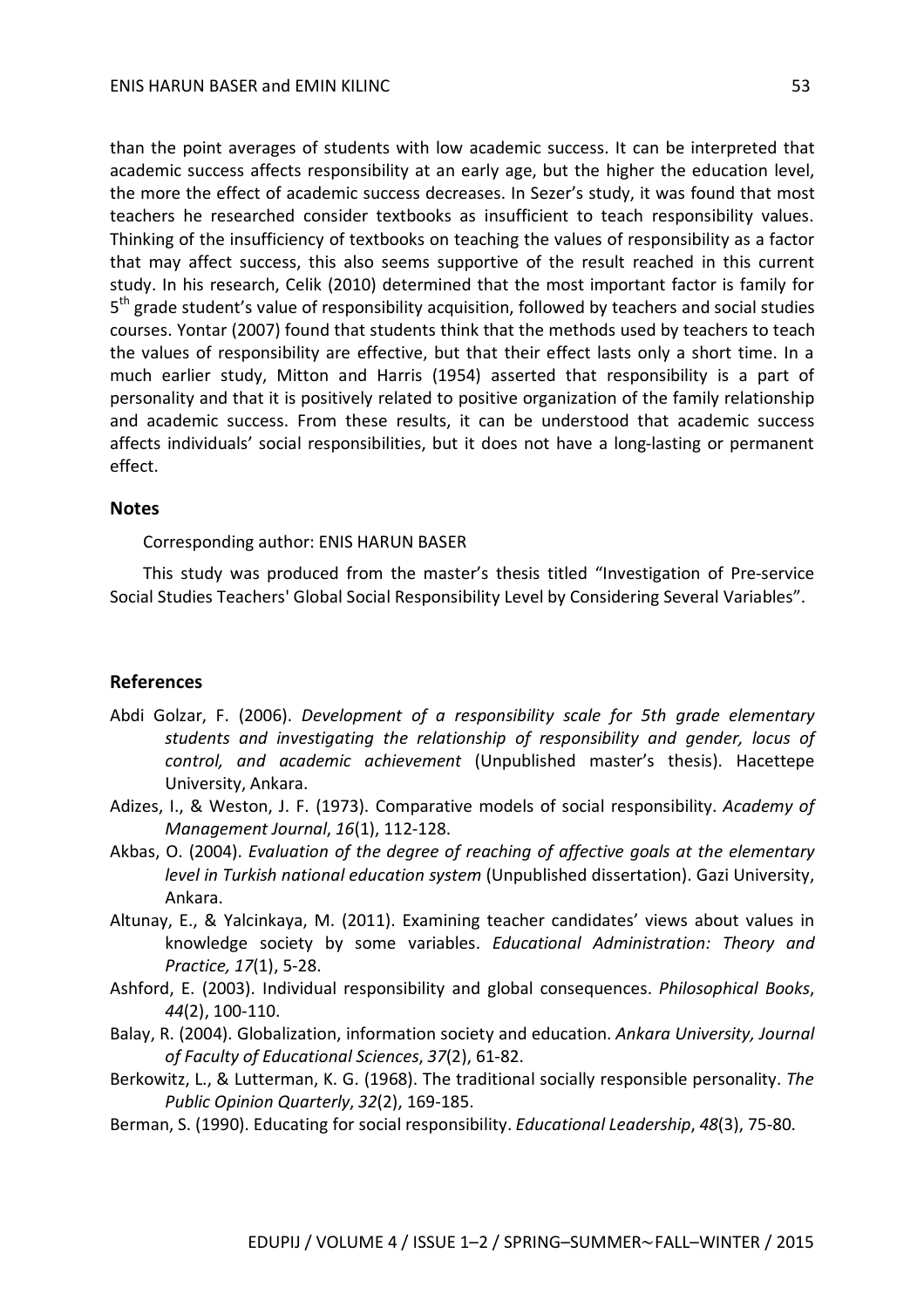- Bierhoff, H. W., & Auhagen, A. E. (2003). Responsibility, the many faces of a social phenomenon. In A. E. Auhagen & H. W. Bierhoff (Eds.), *Responsibility as a fundamental human phenomenon* (pp. 1-9). New York: Routledge.
- Bliss, S. (2005). Global perspectives integrated in global and geographical education. *Geography Bulletin*, *37*(4), 22-38.
- Cohen, J. (1992). A power primer. *Psychological Bulletin, 112*, 155-159.
- Celik, F. (2010). *Students' and teachers? Views about the acquisition process of responsibility, esthetic and sensitivity values to naturel environment in the primary school 5th grade social sciences program* (Unpublished master's thesis). Anadolu University, Eskisehir.
- Ercan, B. (2009). *Secondary school teachers' understanding and application of social responsibility: The sample of Antalya* (Unpublished master's thesis). Akdeniz University, Antalya.
- Fraenkel, J. R., & Wallen, N. E. (2003). *How to design and evaluate research in education*. Boston: McGraw- Hill.
- Gay, L. R., Mills, G. E., & Airasian, P. (2006). *Educational research: Competencies for analysis and application* (8th. ed.). Upper Saddle River, NJ: Prentice Hall.
- Harris, A. L., Lang, M., Yates, D., & Kruck, S. E. (2011). Incorporating ethics and social responsibility in IS education. *Journal of Information Systems Education*, *22*(3), 183- 189.
- Kaya, M., & Dogan, U. (2014). Student responsibility: The study of scale development, reliability and validity. *Journal of European Education, 4*(1), 11-18.
- Kilinc, E. (2014). Does good citizen consider environment? The correlation between characteristics of good citizen and environmental attitudes amongst pre-service social studies teachers. *Journal of Environmental Protection and Ecology, 15*(3A), 1434-1441.
- Kilinc, E., & Dere, I. (2013). High school students' perception of the concept of 'good citizen'. *Journal of Social Studies Education Research, 4*(2), 103-124.
- Kilinc, E., & Korkmaz, U. (2015). From National to Global Citizenship Turkish Perspectives on the Meaning of Global Citizenship. In M. Merryfield, T. Augustine, & J. Harshman (Eds.), *Research in Global Citizenship Education* (pp. 163-188). Charlotte, NC: Information Age Publishing.
- Merrigan, M. (2014). Education in responsibility in order to secure human rights in times of crisis. *JSSE-Journal of Social Science Education*, *13*(3), 98-107.
- Mitton, B. L., & Harris, D. B. (1954). The development of responsibility in children. *The Elementary School Journal*, *54*(5), 268-277.
- Nakamura, M., & Watanabe-Muraoka, A. M. (2006). Global social responsibility: developing a scale for senior high school students in Japan. *International Journal for the Advancement of Counselling*, 213-226.
- Oberst, U. (2009). Educating for social responsibility. *The Journal of Individual Psychology*, *65*(4), 397-411.
- Ozen, Y. (2009). *Investigation of predictors for personal and social responsibility in 8 elementary level students* (Unpublished dissertation). Atatürk University, Erzurum.
- Reason, R. D., Ryder, A. J., & Kee, C. (2013). Higher education's role in educating for personal and social responsibility: A review of existing literature. *New Directions For Higher Education*, *164,* 13-22.